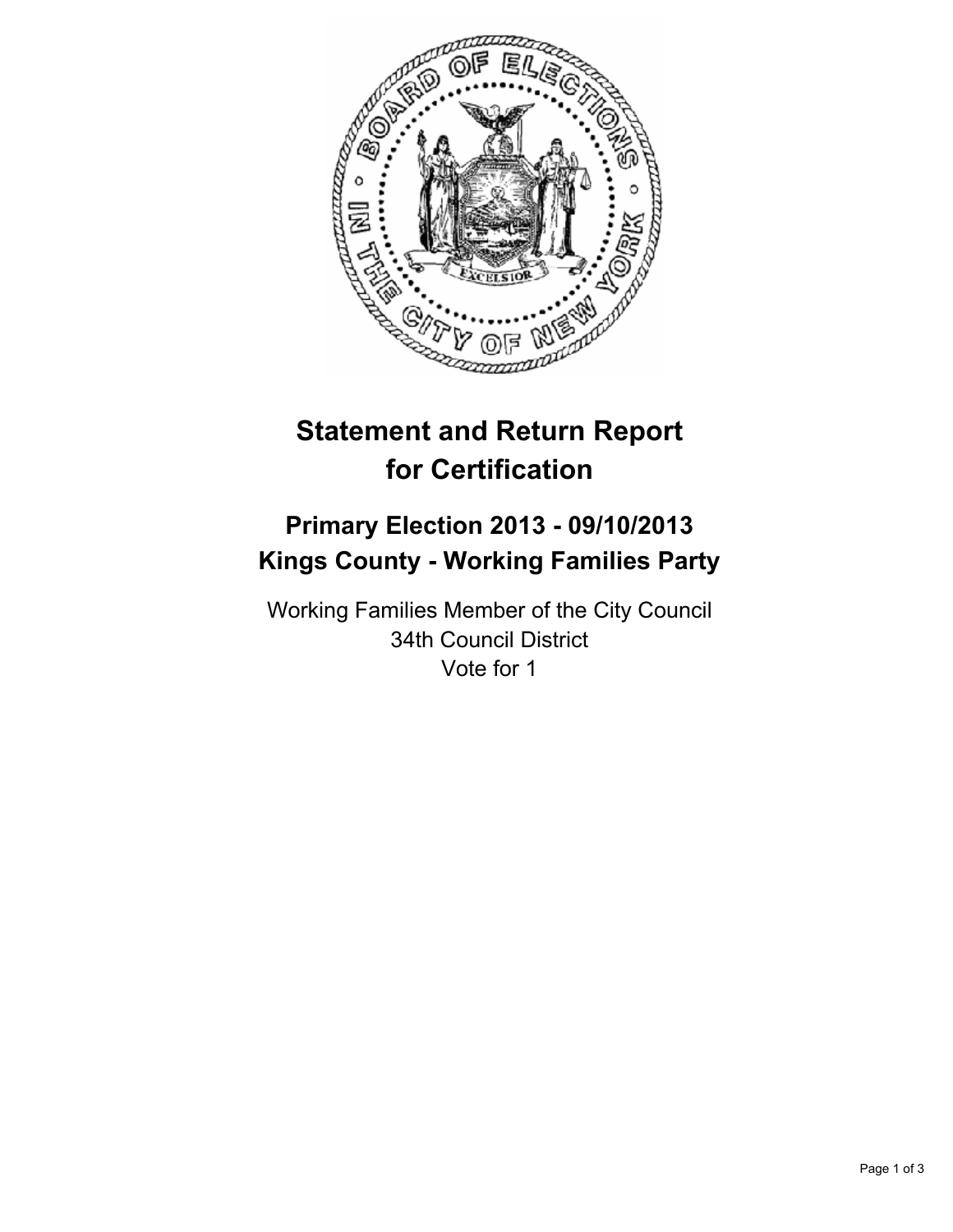

## **Assembly District 50**

| <b>Assembly District 53</b> |                                    |   |  |
|-----------------------------|------------------------------------|---|--|
|                             | <b>Total Votes</b>                 | o |  |
|                             | UNATTRIBUTABLE WRITE-IN (WRITE-IN) |   |  |
|                             | TAO LYN (WRITE-IN)                 |   |  |
|                             | ANTONIO REYNOSO (WRITE-IN)         |   |  |
|                             | AFFIDAVIT                          |   |  |
|                             | <b>SPECIAL PRESIDENTIAL</b>        |   |  |
|                             | FFDFRAI                            |   |  |
|                             | ABSENTEE/MILITARY                  |   |  |
|                             | <b>EMERGENCY</b>                   | 8 |  |

| <b>EMERGENCY</b>     |  |
|----------------------|--|
| ABSENTEE/MILITARY    |  |
| <b>FEDERAL</b>       |  |
| SPECIAL PRESIDENTIAL |  |
| <b>AFFIDAVIT</b>     |  |

### **Assembly District 54**

| <b>EMERGENCY</b>     |  |
|----------------------|--|
| ABSENTEE/MILITARY    |  |
| FEDERAL              |  |
| SPECIAL PRESIDENTIAL |  |
| AFFIDAVIT            |  |